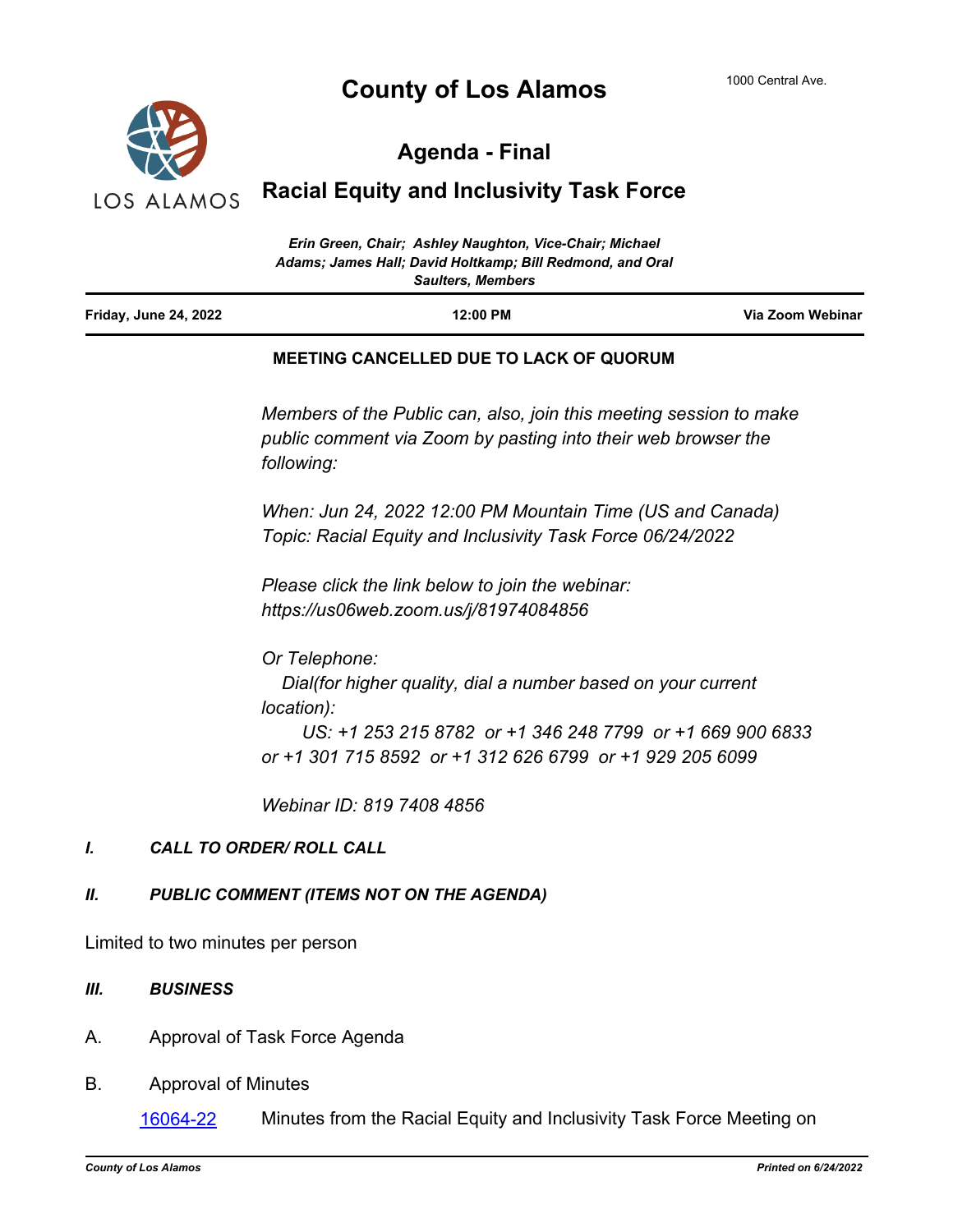Thursday, June 9, 2022.

**Presenters:** Erin Green

*Attachments:* [Draft Meeting Minutes 06092022](http://LosAlamos.legistar.com/gateway.aspx?M=F&ID=d062b8a4-f0ab-4114-8145-bf886965b4f9.pdf)

- C. Chair Report
- D. Vice-Chair Report
- E. Council Liaison Report
- F. Staff Report
- G. Review of Task Force Norms

### *IV. COMMUNITY ENGAGEMENT UPDATES*

- A. Community Educators Update
- B. Churches Update
- C. BabyNet Update
- D. BIPOC (Black, Indigenous, People of Color) Update
- E. LANL Update
- F. RJAAC (Racial Justice Action Advisory Council) Update
- G. State Government Subcommittee Liaison Update
- H. Youth Resiliency Update
- *V. WORKING GROUP UPDATES*
- A. Survey Working Group
- B. Public Outreach Working Group
- C. Public Outreach Working Group
- D. Health and Wellness Working Group